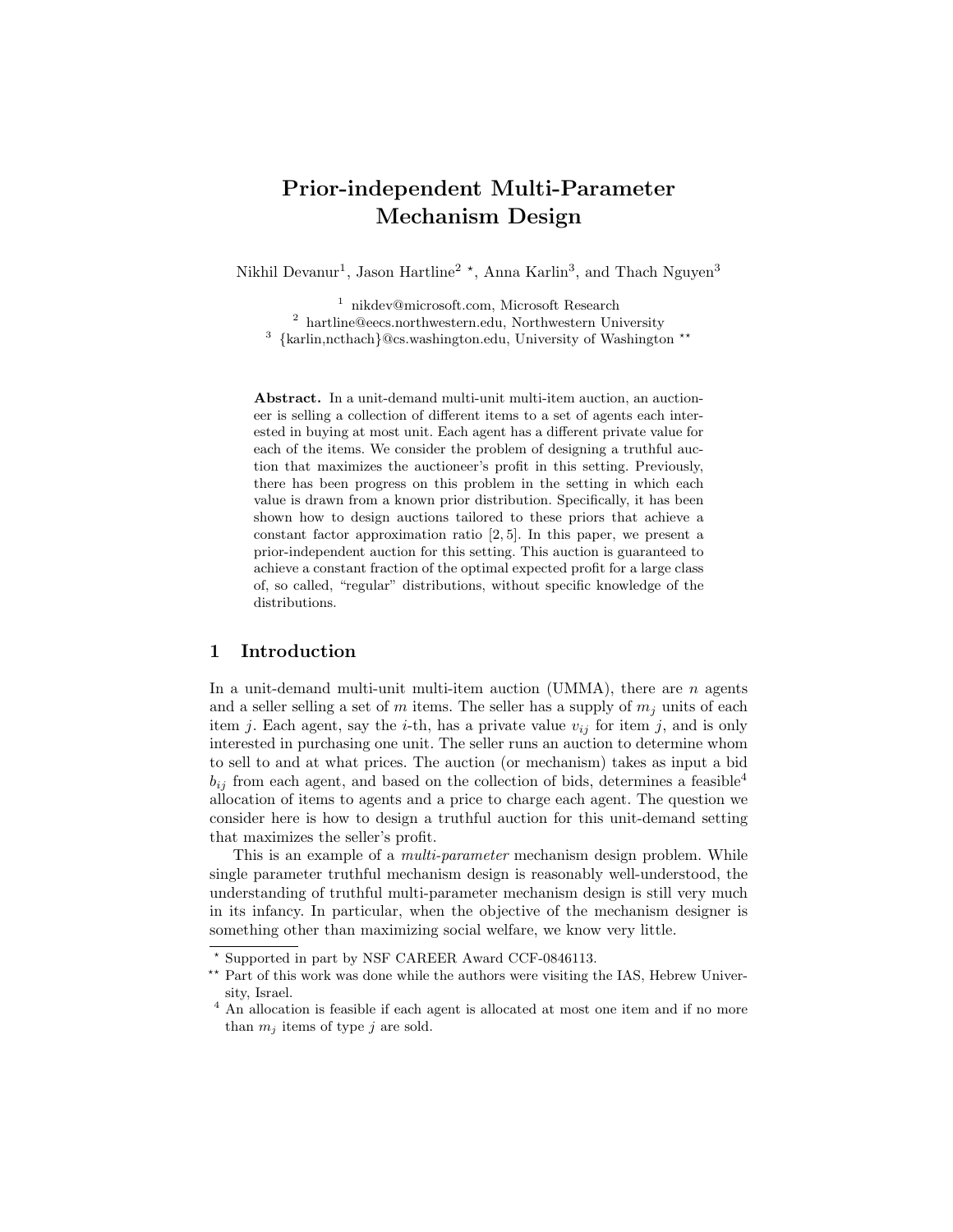Among multi-parameter mechanism design problems, the problem of designing profit maximizing mechanisms for UMMAs has received the most attention [2,5] and has yielded the greatest breakthroughs so far. The main results in this area so far concern Bayesian mechanism design, in which each agent's values  $v_{ij}$  are drawn from known prior distributions  $F_{ij}$ . In this setting, the goal is, given knowledge of the priors, to design a truthful mechanism which maximizes the seller's expected profit, where the expectation is taken over the random draws from the prior distributions. For example, Chawla, Hartline, Malec and Sivan [5], and independently (in somewhat different settings) Bhattacharya, Goel, Gollapudi and Munagala [2] have shown how to design truthful mechanisms which are guaranteed to obtain a constant fraction of the optimal expected profit. In addition, Cai, Daskalakis and Weinberg [4] have recently shown how to design PTASes for some special cases of the problem. For a large class of Bayesian combinatorial auction settings, where the priors are known to the mechanism designer, Alaei [1] gives a general framework for approximately reducing the mechanism design problem for multiple buyers to single buyer subproblems, which applies to revenue problems such as the one we consider here.

Inspired by [8], we present a "prior-independent" mechanisms for this problem. By prior-independent, we mean two things: first, that there exist prior distributions from which the agents' values are drawn, and, second, that the mechanism designer has no knowledge of these priors. Thus, the mechanism has to work well, that is, guarantee a constant fraction of the expected profit achieved by the optimal mechanism tailored to the particular prior distributions, without any knowledge of these priors, and no matter what they happen to be, as long as the distributions satisfy a relevant "regularity" condition. In an independent and and contemporaneous work, Roughgarden, Talgam-Cohen and Yan [12] shows that, for settings that are very similar to ours, a simple "welfare maximization with supply reduction" mechanism is also a prior-independent constant approximation mechanism.

Our main theorem is the following:

**Theorem.** Consider a UMMA setting where for each item j,  $v_{ij}$  is drawn independently from an arbitrary regular distribution  $F_j$ . There is an efficiently implementable, truthful mechanism  $M$  that, with no knowledge of the  $F_i$ 's, achieves

$$
\mathbb{E}_{\mathbf{v}}\left[\mathcal{M}(\mathbf{v})\right] \geq \tfrac{1}{8}(\mathbb{E}_{\mathbf{v}}\left[\mathsf{OPT}(\mathbf{v})\right]).
$$

Here OPT is the optimal deterministic mechanism tailored to the priors  $F_j$ .<sup>5</sup>

To prove this theorem, we build on a number of of ideas from previous works. First, we take advantage of a reduction from Chawla et al [5] that shows that the optimal expected profit achievable in the unit-demand auction setting is upper bounded by the optimal expected profit achievable in a certain single-parameter

<sup>&</sup>lt;sup>5</sup> In [6], Chawla, Malec and Sivan show that for UMMA, the profit of the optimal randomized and deterministic mechanisms are within a constant factor of each other. Therefore, our mechanism also obtain a constant factor of the profit of the optimal randomized mechanism.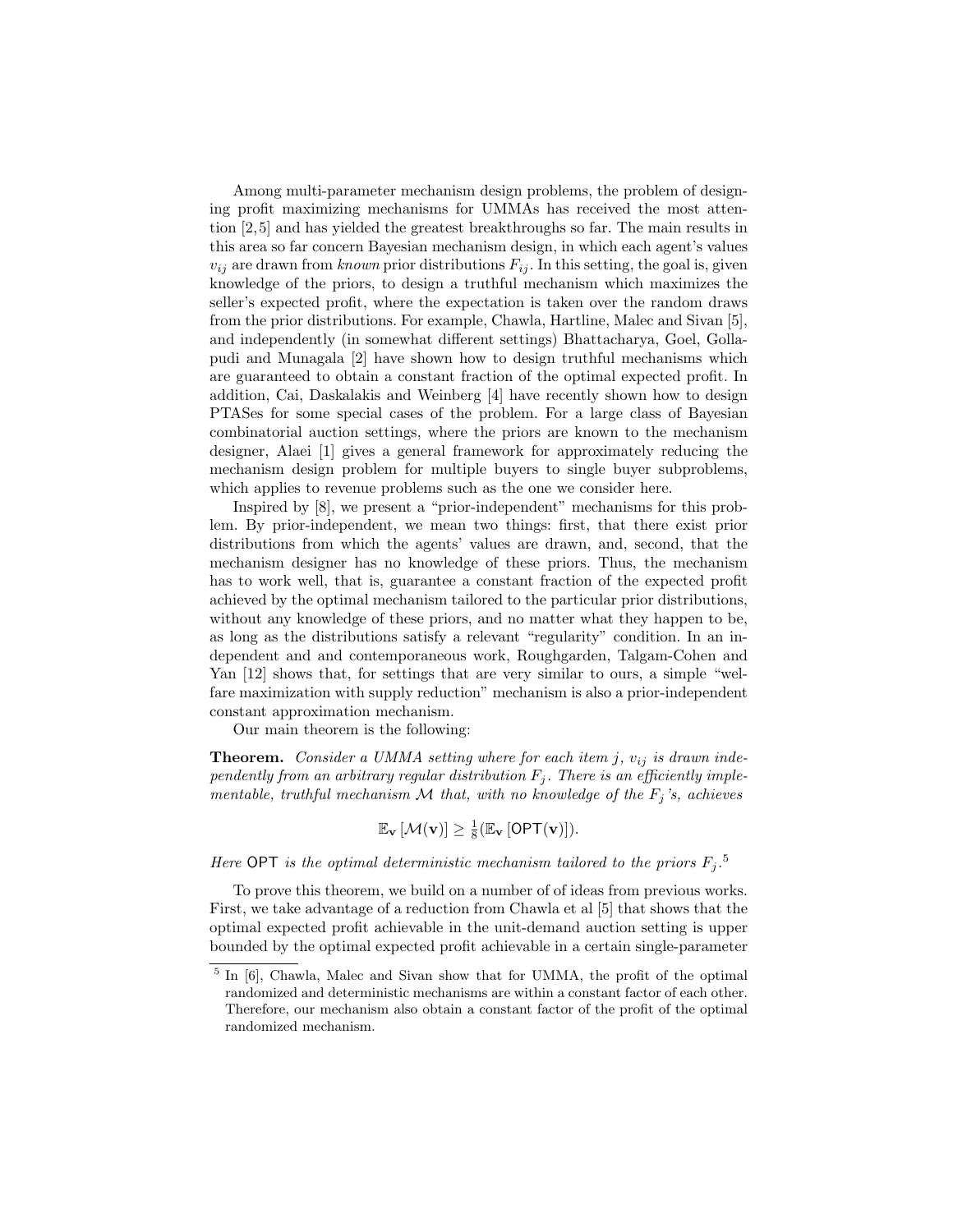variant of the problem. We then show how to design a prior-independent mechanism for this related single-parameter variant and, also, how to convert this mechanism back to a multi-parameter mechanism. To design a prior-independent mechanism for the single-parameter variant, we use three ideas. First, we take advantage of our understanding of the optimal mechanism in single-parameter settings, namely the Myerson mechanism [11]. Second, we relax the unit-demand constraint and instead design a mechanism for a relaxed global supply constraint. The effect of this relaxation is to convert the feasibility constraint on the subset of simultaneously served agents from a matroid intersection constraint to the much easier to handle matroid constraint. Finally, we use a Bulow-Klemperer [3] style result due to Hartline and Roughgarden [10] that shows that in single-parameter matroid settings, if each agent is duplicated, and only one of each pair of duplicates is served in any allocation, then VCG is a 2-approximation to Myerson's optimal mechanism. Putting these ideas together, we are able to design a priorindependent mechanism for the single-parameter variant of the problem. The conversion back to a multi-parameter mechanism consists of an attempt to simulate the single-parameter mechanism by offering each agent a menu of prices and letting the agent choose his favorite item. However, this simulation is not (and cannot be) faithful because of the differences between the single parameter and multi-parameter setting. Thus we need to show that in expectation not too much revenue is lost, which we prove by taking advantage of the interchangeability of the random variables  $v_{ij}$ ,  $1 \leq i \leq n$  (that is a consequence of the fact that they are independent draws from the same distribution).

Other results. We present a simpler mechanism that obtain a constant factor approximation to the optimal mechanism in the case where there is exactly one unit of each item. Depends on the number of agents and items, the approximation factor of this mechanism can be better than the mechanism in our main result.

We also obtain Bulow-Klemperer type result for some special cases of the problem. In particular, we show that VCG with duplicates approximates the optimal mechanism when either there is no constraint on the supplies of the items, or the distributions of the values satisfy the "monotone hazard rate condition". For these results, we allow each value  $v_{ij}$  to be drawn from a different distribution. However, due to the space limit, these results, as well as most proofs, are deferred to the full paper.

# 2 Preliminaries

## 2.1 Settings and Definitions

We define UMMA environments. In such an environment, a seller has  $k$  items, with  $m_i$  units of item j. Each agent i has, as her private information, a valuation  $v_{ij}$  for obtaining each item j and would like to buy at most one unit. We will assume that the values  $v_{ij}$  are drawn independently from underlying distributions  $F_{ij}$ . Formally,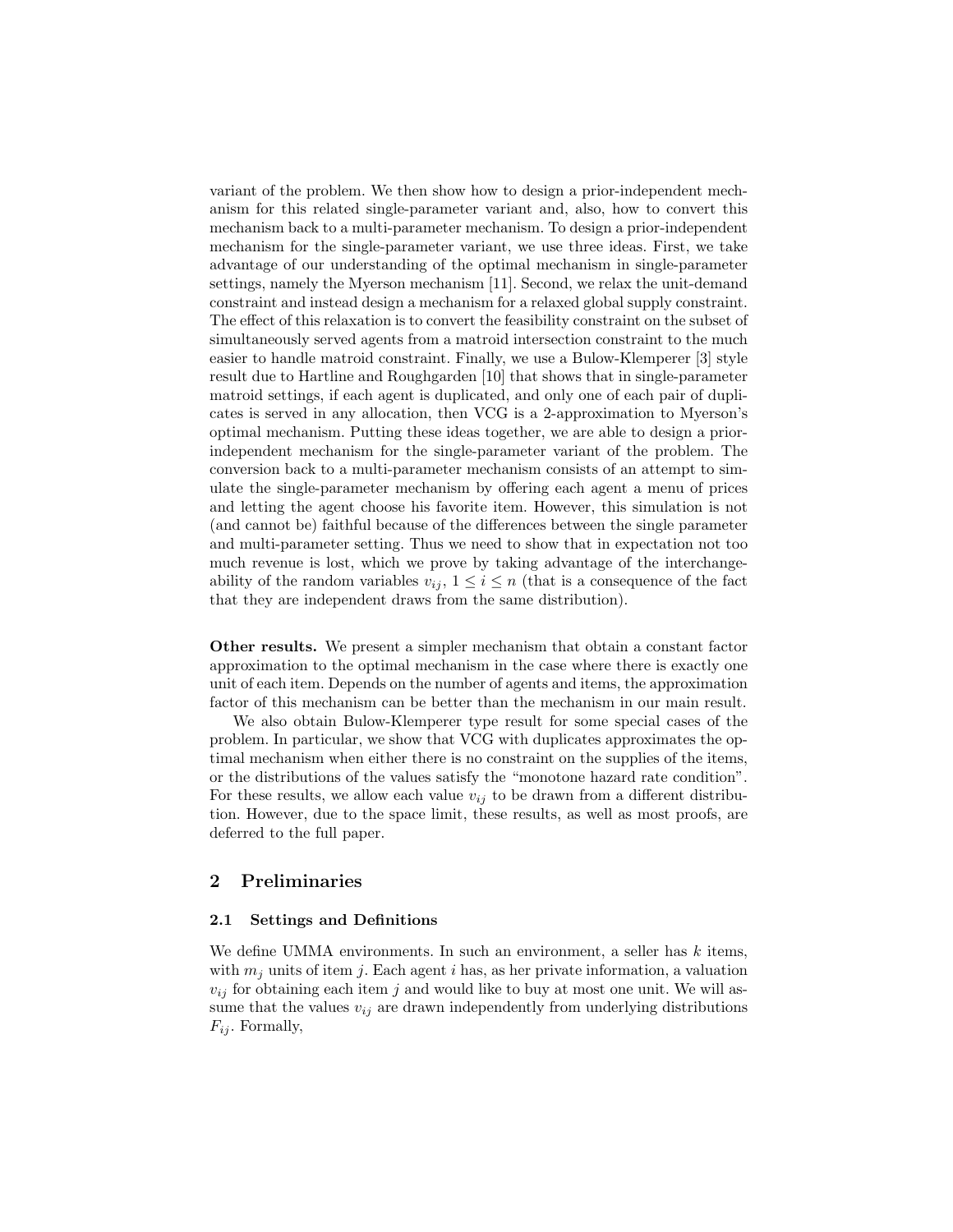**Definition 1.** A UMMA environment E is a tuple  $(N, M, S, F)$  where

- $-N = \{1, 2, \ldots n\}$  is the set of bidders
- $-M = \{1, 2, \ldots m\}$  is the set of items; there are  $m_i$  units of item type j.
- $-$  S is the collection of possible allocations given the supply constraints and the unit-demand constraint. Each  $S \in \mathcal{S}$  is a set of pairs  $(i, j)$ , which represents the assignment of items to agents. Thus, for each bidder  $i$ , each set  $S$  contains at most one pair containing i, and for each item j, each set S contains at most  $m_i$  pairs containing j.
- $-$  **F** =  $\prod_{i\in N,j\in M} F_{ij}$  where  $F_{ij}$  is the distribution of  $v_{ij}$ . Defining **F** to be a product distribution is equivalent to assuming that all values are independent.

In this paper, we will assume that  $F_{ij} = F_j$  for all i. For **v** that is a valuation profile drawn from  $\mathbf{F}$ , we call the tuple  $(N, M, S, \mathbf{v})$ , sometimes abbreviated to  $(E, \mathbf{v})$ , an instance of E.

Similarly, a *single-parameter environment* is defined by a tuple  $(N, \mathcal{S}, \mathbf{F})$ where N is the set of agents,  $S$  is the feasible set system (i.e., the subsets of agents  $N$  that can be simultaneously served) and  $\bf{F}$  is the distribution of the valuation profiles. This environment corresponds to the scenario where a seller is offering a service (or goods), and the subsets in  $\mathcal S$  are the sets of agents that can feasibly be served simultaneously. (For example, if we are describing a t-unit auction, then S consists of all subsets of agents of size at most t.) We will only consider scenarios where the set system is downward-closed, that is, every subset of a feasible set is also feasible. In this setting, each agent  $i \in N$ , has a value  $v_i$ for being served, where  $v_i$  is drawn from prior distribution  $F_i$ .

A mechanism takes as input a set of bids from the agents, where in the UMMA environment  $b_{ij}$  is agent i's bid for item j, and in the single-parameter setting  $b_i$  is agent i's bid for service. The mechanism then outputs an allocation and payments. The outcome of a (deterministic) mechanism on a UMMA instance consists of a set of (item, bidder) pairs represented by an 0/1 allocation vector **x** and a payment vector **p**. Here  $x_{ij} = 1$  if and only if item j is assigned to i and  $p_i$  represents the amount bidder i has to pay. Similarly for a singleparameter mechanism, the outcome is a set of winning agents and a payment vector. Again we will use the allocation vector x as an indicator for which agents are served:  $x_i = 1$  if agent  $i \in N$  is served and, again,  $p_i$  is agent i's payment.

Given the outcome of a mechanism, the utility of a single-parameter agent  $i$ is defined by  $u_i = x_i v_i - p_i$ , while the utility of a unit-demand multi-parameter agent *i* is  $u_i = \sum_j x_{ij}v_{ij} - p_i$ . We assume that agents act to maximize their utility, and we will focus on the design of truthful mechanisms.

**Definition 2.** A mechanism is truthful if each bidder i maximizes her utility by bidding her true values, no matter what other agents do.

As we have already discussed, our goal will be to design truthful mechanisms for the UMMA environment that maximize the expected profit of the auctioneer without knowledge of the priors from which agent's values are drawn. The fact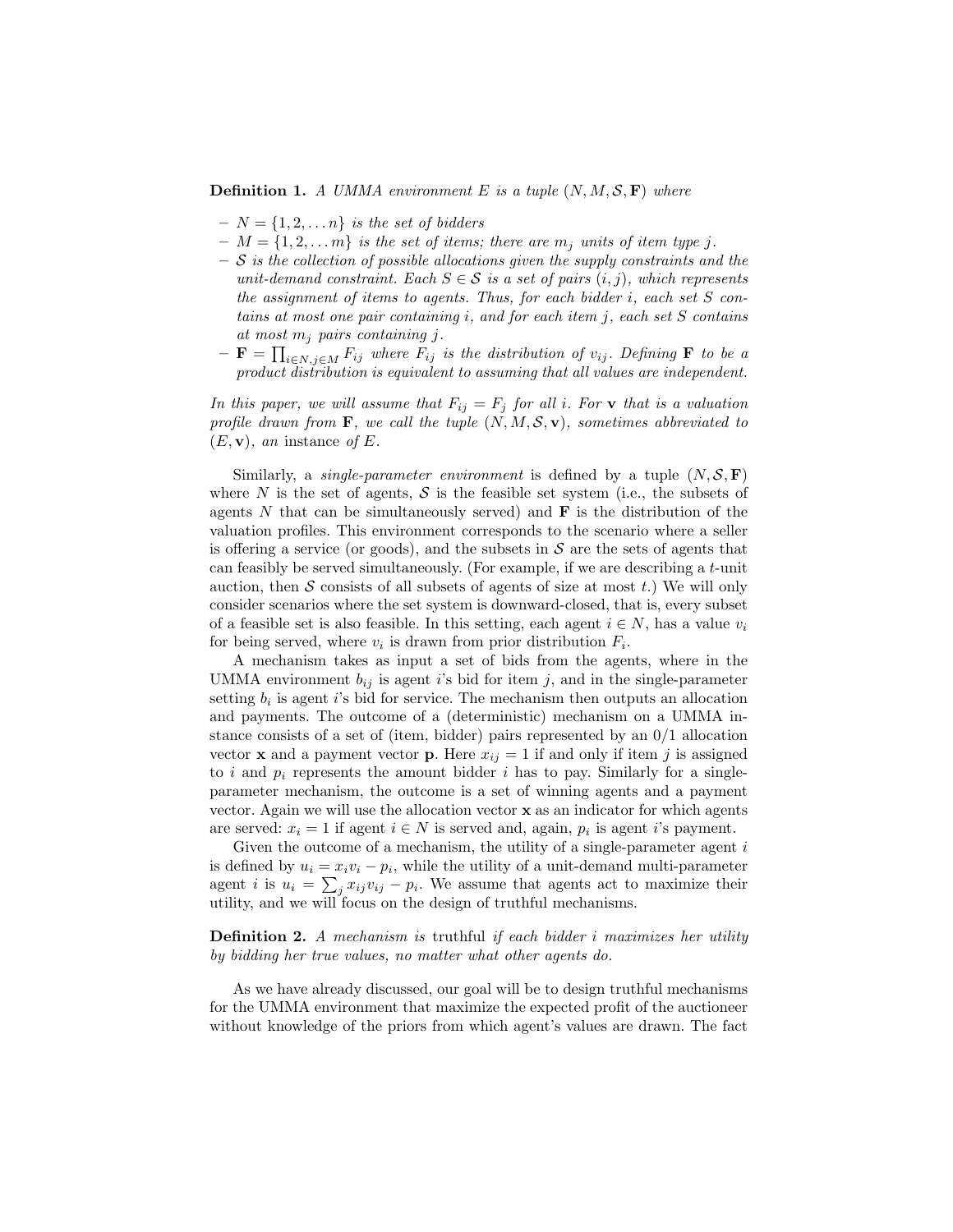that a prior-independent mechanism does not use information about the priors means that for any two environments  $E$  and  $E'$  that differ only on the distributions from which the agents' values are drawn, a prior-independent mechanism does not distinguish between  $(E, \mathbf{v})$  and  $(E', \mathbf{v})$  for any valuation profile v which is in the support of both distributions.

In the rest of this section, we review a number of important prior results that we will be using.

#### 2.2 VCG

The VCG mechanism [7, 9, 13] is a truthful mechanism for maximizing social welfare in the various environments we consider in this paper. (It also applies much more generally.)

In the single-parameter environments we are discussing, the VCG mechanism takes as input a vector of bids b and chooses as its output the feasible set S that maximizes social welfare, i.e.  $\sum_{i \in S} b_i$ . The payment of an agent is its threshold bid, the minimum value it could have bid and still been part of the winning set.

## 2.3 Myerson's optimal mechanism for single-parameter environments

We will rely heavily on Myerson's optimal mechanism [11] for profit maximization in single-parameter environments with known priors. This result assumes that agent's valuations are drawn from a product distribution  $\mathbf{F} = F_1 \times F_2 \times \cdots \times$  $F_n$ . Thus, the agents' values are independently (but not identically) distributed.

Given a value  $v_i$  drawn from the distribution  $F_i$ , the *virtual value* corresponding to  $v_i$ , denoted by  $\phi_{F_i}(v_i)$  is defined by

$$
\phi_i(v_i) = v_i - \frac{1 - F_i(v_i)}{f_i(v_i)}.
$$

 $F_i$  is regular if the function  $\phi_i$  is monotone nondecreasing, and a product distribution  $\mathbf{F} = \prod_i F_i$  is regular if each  $F_i$  is regular. The class of regular distributions is very large and includes many common distributions such as exponential and normal distributions.

Myerson's result is then the following.

**Theorem 1** ([11]). Let  $(N, \mathcal{S}, \mathbf{F})$  be a single-parameter environment, where **F** is a regular product distribution. For any truthful mechanism for this environment, characterized by an allocation and a payment rules x and p, we have

$$
\mathbb{E}_{\mathbf{v}}\left[\sum_i p_i(\mathbf{v})\right] = \mathbb{E}_{\mathbf{v}}\left[\sum_i \phi_i(v_i) x_i(\mathbf{v})\right].
$$

The Myerson mechanism Mye for regular distributions is a truthful mechanism that optimizes the quantity inside the expectation on the right hand side pointwise. In other words, given a set of bids **b** as input, Myerson selects as winners the feasible subset S such that  $\sum_{i \in S} \phi_{F_i}(b_i)$  is maximized. This mechanism maximizes the expected profit among truthful mechanisms.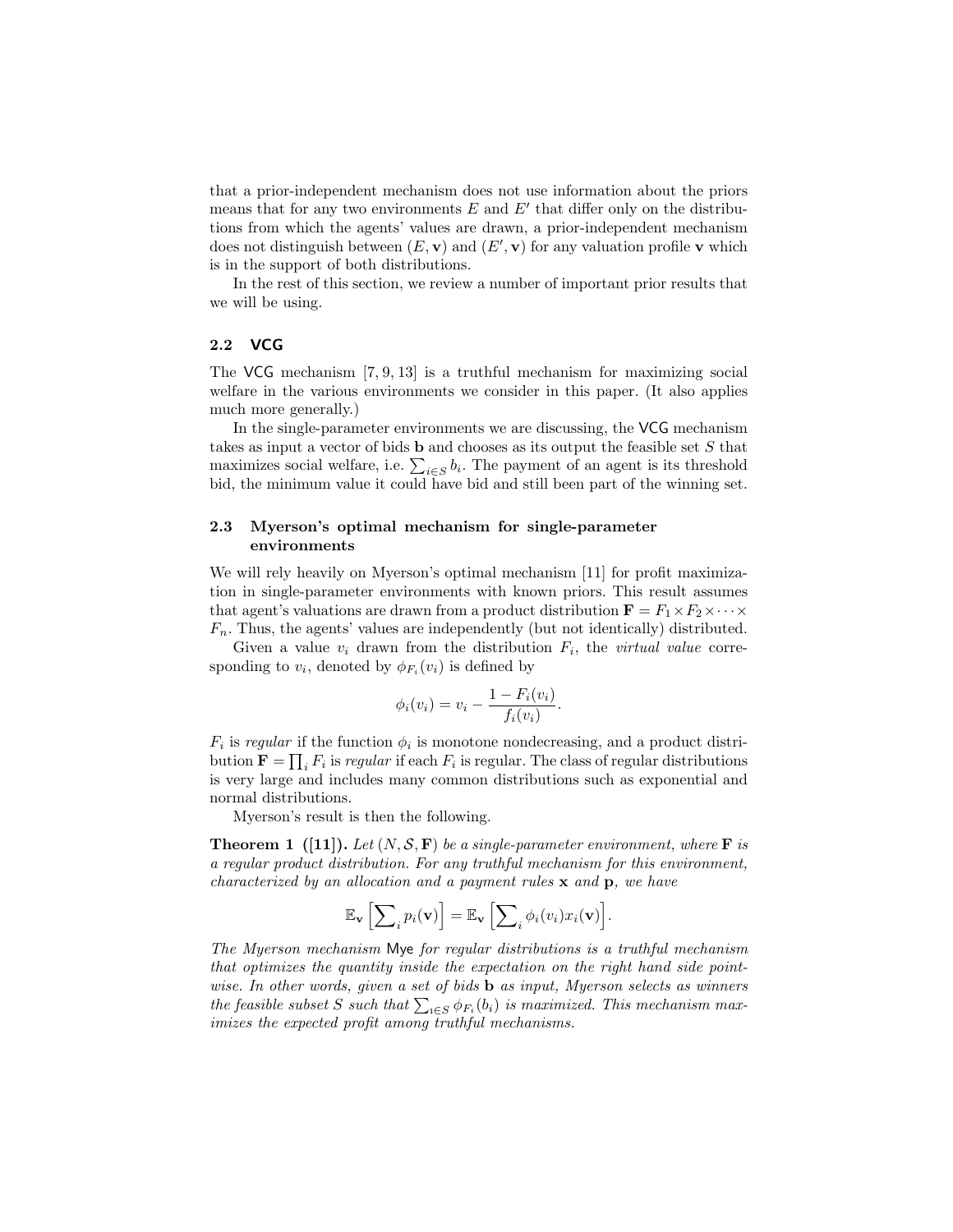# 2.4 Reduction from UMMA environments to single-parameter environments

**Definition 3.** Given a UMMA environment  $E = (N, M, S, F)$ , the representative environment Rep  $(E)$  of E is a single-parameter environment represented by the tuple  $(N', \mathcal{S}', \mathbf{F})$  where

- $N' = \{ij : i \in N, j \in M\},\$
- $-$  Each set S' ∈ S' is constructed by taking a set S ∈ S and replacing each pair  $(i, j)$  by the agent ij.

Each single-parameter agent ij is a representative of the unit-demand agent i.

Chawla et al [5] show that for UMMA, the optimal revenue in the representative environment upper bounds the optimal revenue of the original environment.

**Lemma 1 (Corollary of Lemma 5 in [5]).** Let  $E = (N, M, S, F)$  be a UMMA environment and let  $\text{Rep}(E)$  be its representative environment. Also, let OPT be the optimal deterministic mechanism for E. We have

$$
\mathbb{E}_{\mathbf{v} \sim \mathbf{F}} \left[ \mathsf{OPT}(E, \mathbf{v}) \right] \leq \mathbb{E}_{\mathbf{v} \sim \mathbf{F}} \left[ \mathsf{Mye} \left( \mathsf{Rep}\left( E \right), \mathbf{v} \right) \right]
$$

#### 2.5 Bulow-Klemperer type results

We first review the concept of duplicates.

**Definition 4.** Given a single parameter environment  $E$ , the environment with duplicates  $\textsf{Dup}(E)$  is obtained by adding a new agent i' for each agent i in E such that:

- $-$  The value of i and i' are drawn from the same distribution.
- $A$  feasible set in  $\mathsf{Dup}(E)$  is constructed by taking a feasible set in E and replace some of the agents by their duplicates.

Hartline and Roughgarden [10] prove the following results:

**Lemma 2 (Theorem 4.4 in [10]).** Suppose  $E = (N, S, F)$  is a single-parameter environment where  $S$  is a matroid set system (the feasible sets are independent sets in a matroid on N) and  $\bf{F}$  is a regular product distribution. Then the expected revenue of  $\mathsf{VCG}$  on  $\mathsf{Dup}(E)$  is at least  $1/2$  the expected revenue of Mye on E, i.e.

 $\mathbb{E}_{\mathbf{u} \sim \mathbf{F} \times \mathbf{F}} \left[ \mathsf{VCG}\left( \mathsf{Dup}\left( E \right), \mathbf{u} \right) \right] \geq \frac{1}{2} \mathbb{E}_{\mathbf{v} \sim \mathbf{F}} \left[ \mathsf{Mye}\left( E, \mathbf{v} \right) \right]$ 

# 3 Prior-independent mechanism for UMMA

We design a prior-independent mechanism that approximates, in expectation, the revenue of the optimal mechanism for UMMA. Since there is no known characterization of the optimal mechanism for UMMA, we will make use of Lemma 1 and design a mechanism that approximates the revenue of Myerson's optimal auction on the representative environment, via a sequence of reductions using a few intermediate environments. To introduce the elements of this process, we start by considering a very simple special case.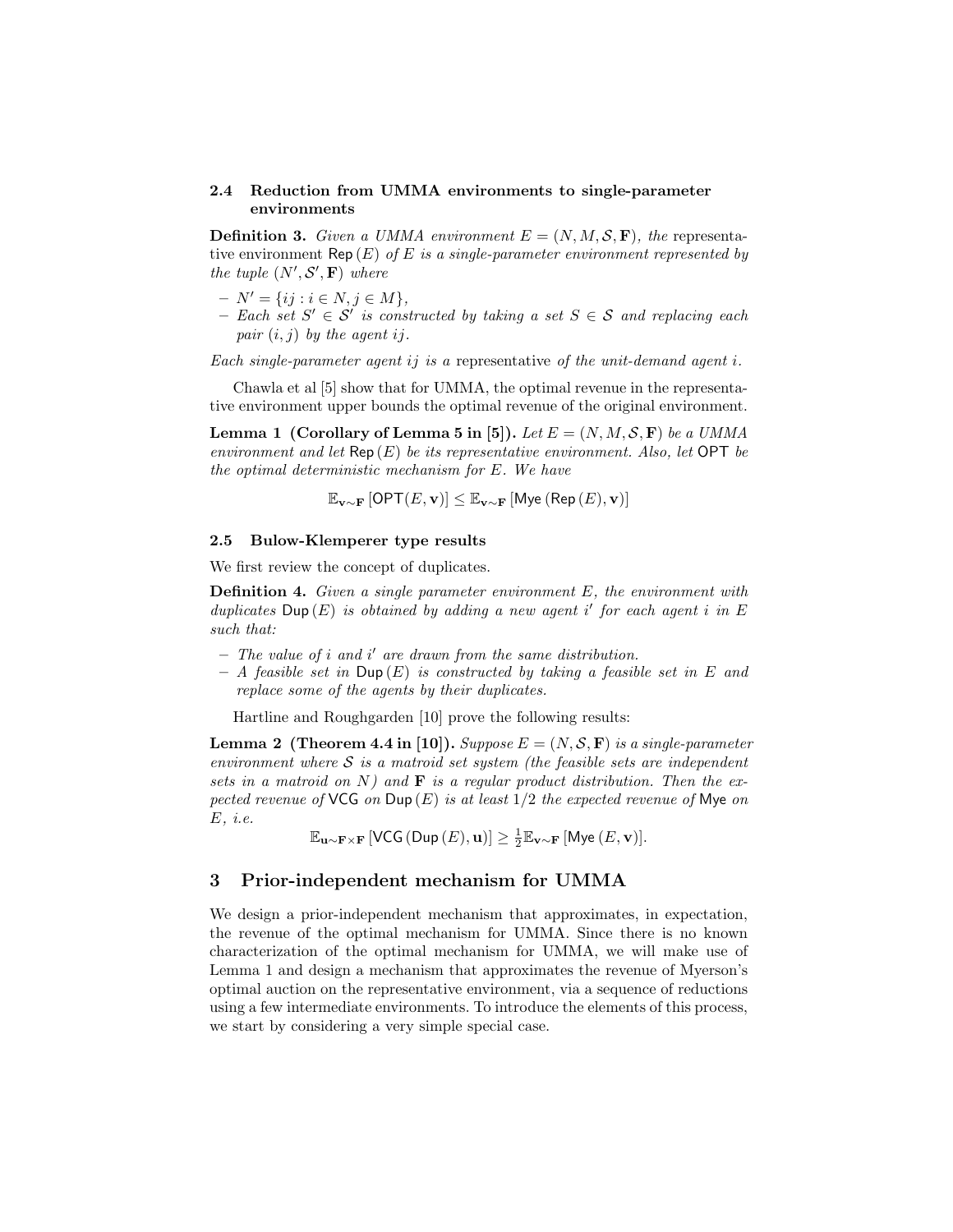#### 3.1 Unit-demand multi-item auction with unit supply

As a warm-up, we consider the case where there is exactly one unit of each item, and  $m$ , the number of items, is at most the number of agents,  $n$ . Let  $E$  be the original unit-demand environment,  $\text{Rep}(E)$  be the representative environment of E. An important intermediate environment in our reduction is obtained by relaxing the unit-demand constraint in Rep  $(E)$ .

**Definition 5.** Let  $E$  be a single-parameter environment where the agents can be partitioned into t groups such that at most one agent in each group can be served. Then  $\mathsf{Global}(E)$  is the environment where this constraint is replaced by the constraint that overall, at most t agents can be served.

In particular, the environment  $\mathsf{Global}(\mathsf{Rep}(E))$ , or in short,  $\mathsf{G}.\mathsf{R}(E)$ , is obtained by replacing the unit-demand constraint in  $\mathsf{Rep}(E)$  by the constraint that in total, at most n representatives can be served.

In the special case where  $m < n$ , the global constraint that at most n representatives can be served is subsumed by the supply constraint. Therefore,  $G.R(E)$  is equivalent to a combination of m independent single-unit auctions. For each single-unit auction, Bulow and Klemperer [3] show that the secondprice auction obtains at least  $\frac{n-1}{n}$  times the expected profit of Mye. This implies  $\sum_j$  SPA<sub>j</sub> (G.R(E))  $\geq \frac{n-1}{n}$  Mye (G.R(E)), where SPA<sub>j</sub> is second price auction on the representatives interested in item  $j$ . Hence, it suffices to design a mechanism that simulates these second price auctions.

The straightforward approach is to offer to sell to each agent every item at a price equal to the highest bid of other agents for that item and ask her to choose her favorite one, as described in Fig. 1

### Mechanism  $\mathcal{M}_1$  for unit-demand multi-item auctions with unit supply

Offer each agent *i* a price menu  $\mathbf{p}_i$  where  $p_{ij} = \max_{i' \neq i} v_{i'j}$ , and ask her to choose her favorite item.

Fig. 1. A mechanism for unit-demand multi-item auction where there is exactly one unit of each item.

It is immediate that  $\mathcal{M}_1$  is truthful and outputs a feasible allocation. To analyze the the revenue of  $\mathcal{M}_1$ , let  $p_i$  be the second highest bid for item j and  $i_j$  be the highest bidder for item j. Moreover, let  $\xi_j$  be the event that  $i_\ell \neq i_j$  for all  $\ell \neq j$ . Then if  $\xi_j$  happens,  $\mathcal{M}_1$  gets at least  $p_j$  from item j. Therefore,

$$
\mathbb{E}\left[\mathcal{M}_1(E)\right] \ge \sum_j p_j \mathbf{Pr}\left[\xi_j\right] = \sum_j p_j \left(\frac{n-1}{n}\right)^{m-1}
$$
\n
$$
= \left(\frac{n-1}{n}\right)^{m-1} \sum_j \mathsf{SPA}_j(\mathsf{G}.\mathsf{R}(E)) = \left(\frac{n-1}{n}\right)^m \mathsf{Mye}\left(\mathsf{G}.\mathsf{R}(E)\right)
$$
\n
$$
\ge \left(\frac{n-1}{n}\right)^m \mathsf{Mye}\left(\mathsf{Rep}\left(E\right)\right) \ge \left(\frac{n-1}{n}\right)^m \mathsf{OPT}\left(E\right)
$$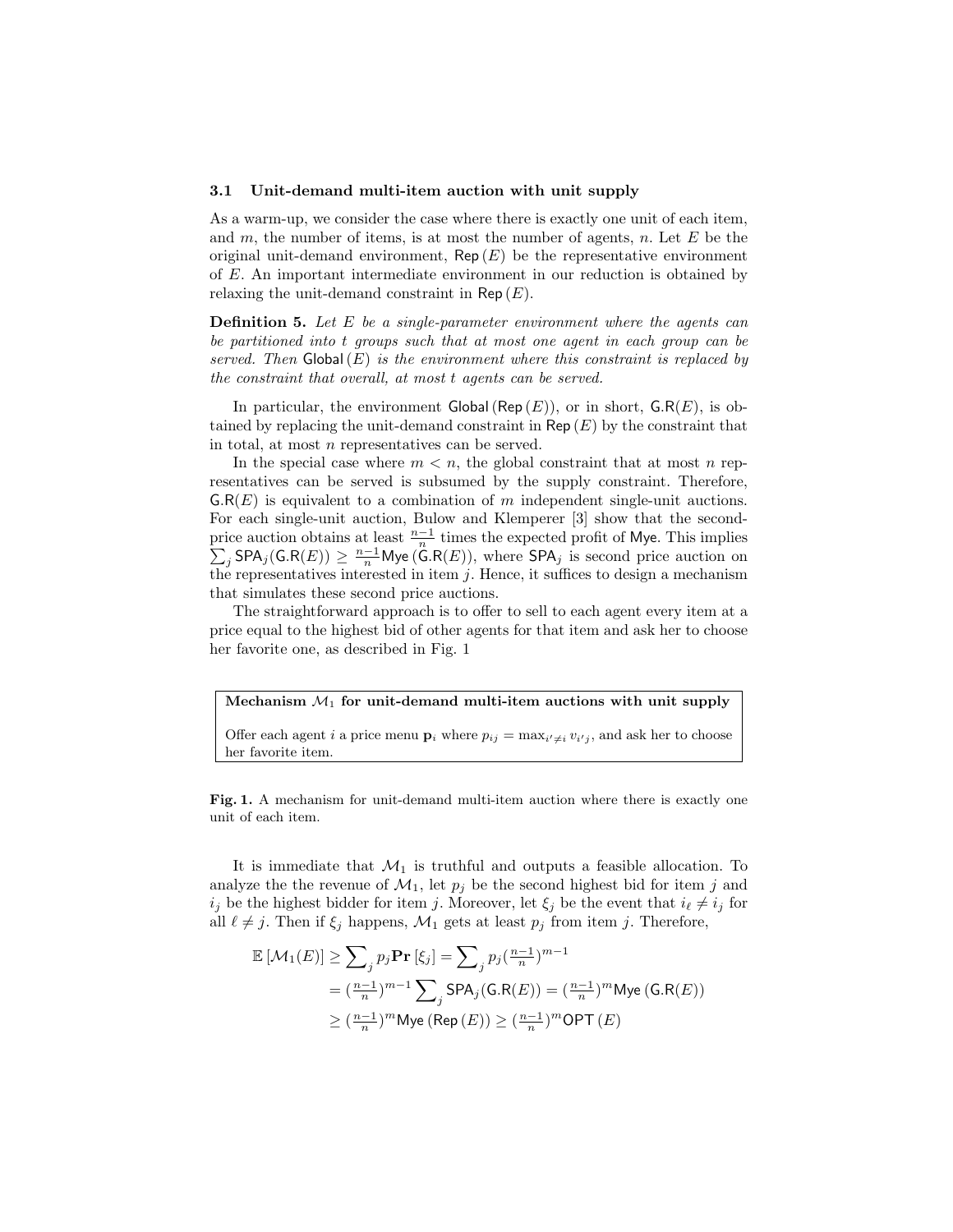While we start with the assumption that  $m \leq n$  to motivate the decompose of  $G.R(E)$  into m single-item auctions, the above analysis is independent of this assumption. This yields the following theorem.

Theorem 2. For unit-supply unit-demand multi-item auction with m items and  $n$  agents,  $\mathcal{M}_1$  approximates the revenue of the optimal mechanism within a factor of  $(\frac{n}{n-1})^m$ .

In particular, when  $m = O(n)$ ,  $\mathcal{M}_1$  is a constant approximation to the optimal mechanism. When  $m \leq n$ , the approximation ratio is at most 4 for  $n \geq 2$ , and converges to e when n tends to  $\infty$ .

*Remark 1.* There is a mechanism, which is a combination of  $\mathcal{M}_1$  and the mechanism  $M$  described in the next section, which approximates the expected revenue of the optimal mechanism for unit-supply unit-demand multi-item auction within a factor of  $2(\frac{n}{n-1})^{n+1}$ , even when m is much larger than n. This approximation ratio is worse than that of M when n is small. However, as n tends to  $\infty$ , it approaches 2e.

#### 3.2 Unit-demand multi-unit multi-item auction

We turn to the general case where there are more than one unit of each items. For the ease of representation, we will assume that  $n$ , the number of agents, is even. (If the number of agents is odd, we can simply discard one agent at a small loss in revenue.)

We use the same approach as in the previous section: simulating a priorindependent mechanism for the single-parameter environment by offering a price menu to each agent. To this end, we have to construct a prior-independent singleparameter mechanism for Rep  $(E)$ . Lemma 2 gives us a starting point. To use this result, we introduce duplicates. We restrict  $\mathsf{Rep}(E)$  to half of the agents and use the remaining agents as duplicates. Moreover, since the resulting environment is not a matroid environment, we will relax the unit-demand constraint to a global constraint, as discussed in the previous section, to transform it into a matroid environment.

Formally, we make use of the following intermediate environments:

- H.R(E) (an abbreviation of Half (Rep  $(E)$ )) is the environment obtained by restricting Rep  $(E)$  to the set of representatives  $\{ij : 1 \le i \le (i + n/2)\}.$
- G.H.R(E) (an abbreviation of Global (Half (Rep  $(E)$ )) is the environment obtained by relaxing the unit-demand constraint in  $H.R(E)$  to the constraint that, overall, at most  $n/2$  representatives can be served.
- $-$  D.G.H.R(E) (an abbreviation of Dup (Global (Half (Rep  $(E))$ ))) is the environment obtained by adding a duplicate for each representative in  $G.H.R(E)$ . We use the representatives discarded by Half as the duplicates, i.e.,  $D.G.H.R(E)$ contains the representatives of all agents in N, and for each  $i \in \{1, 2, \ldots, n/2\}$ and each j, ij and  $(i + n/2)j$  are duplicates of each other.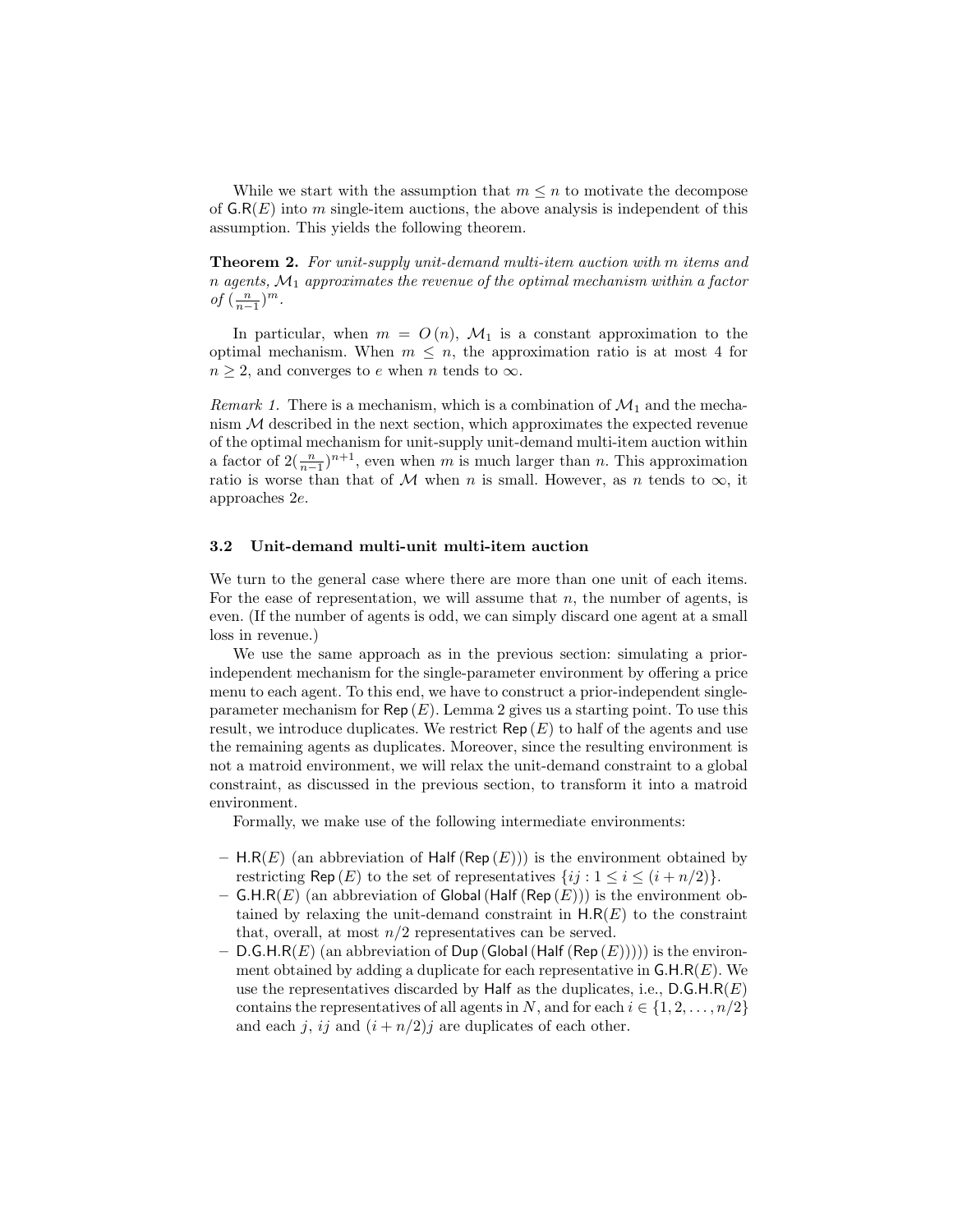We will show that  $VCG(D.G.H.R(E))$  is a good approximation of  $OPT(E)$ and then design a multi-parameter mechanism  $\mathcal M$  that approximates  $VCG (D.G.H.R(E))$ . The chain of reductions is summarized as follows

$$
\mathbb{E}\left[\mathsf{OPT}\left(E\right)\right] \leq \mathbb{E}\left[\mathsf{Mye}\left(\mathsf{Rep}\left(E\right)\right)\right] \leq 2\mathbb{E}\left[\mathsf{Mye}\left(\mathsf{H.R}(E\right)\right)\right] \leq 2\mathbb{E}\left[\mathsf{Mye}\left(\mathsf{G.H.R}(E)\right)\right] \leq 4\mathbb{E}\left[\mathsf{VCG}\left(\mathsf{D.G.H.R}(E)\right)\right] \leq 8\mathbb{E}\left[\mathcal{M}(E)\right] \tag{1}
$$

This chain is the proof of our main theorem.

Lemma 1 already gives us the first inequality.

Intuitively, the revenue Mye gets from  $\mathsf{Rep}(E)$  is at most the revenue it gets from  $H.R(E)$  and the environment obtained by restricting Rep  $(E)$  to the other half of the representatives. Since these two restricted environment are identical, the optimal revenue in Rep  $(E)$  is at most twice the optimal revenue in H.R(E). Hence the second inequality holds.

The third inequality follows from the fact that  $Mye(G.H.R(E))$  optimizes the virtual surplus over a relaxed set of constraints as compared to  $Mye(H.R(E)).$ 

The fourth inequality follows from Lemma 2 and the fact that  $D.G.H.R(E)$ is a matroid environment.

It remains to describe  $\mathcal M$  and prove the last inequality. As discussed,  $\mathcal M$ would offer each agent i a price menu  $\mathbf{p}_i$  and ask her to choose her favorite item. The question is how to determine  $p_{ij}$  for each i and j. Since we would like to simulate VCG (D.G.H.R(E)), the straightforward answer is to set  $p_{ij}$  to the VCG price of representative  $ij$ .

However, this straightforward approach does not work, as the VCG price of  $ij$  may be determined by the value of another representative of  $i$ ; hence the menu offered to  $i$  is not independent of her bid. This complication stems from the fact that the VCG price of  $ij$  is computed by comparing the welfare of other representatives when (i) ij is included and (ii) ij is excluded from the environment. The important observation is that if in (ii), instead of excluding only  $ij$ , we excluded all representatives of  $i$ , the price menu would be independent of i's bids. In another word,  $p_{ij}$  should be the externality that i would impose on other representatives of  $D.G.H.R(E)$  by taking item j. This leads to our mechanism  $M$ , detailed in Fig. 2.

 $\mathcal M$  is clearly truthful. The following two lemmas complete (1) and the proof of our main theorem.

#### Lemma 3. M outputs a feasible allocation.

Proof. The unit-demand constraint is automatically satisfied because each agent is asked to choose one item. On the other hand,  $M$  offers each item j to at most  $m_i$  agents at prices smaller than their bids for it. Therefore, at most  $m_i$  agents would buy j and the supply constraint is satisfied.  $\Box$ 

**Lemma 4.** The expected revenue of M is at least  $1/2$  the expected revenue of  $VCG$  (D.G.H.R $(E)$ ).

To prove this lemma, we first give a condition so that  $\mathcal M$  and VCG (D.G.H.R(E)) get the same revenue from an agent.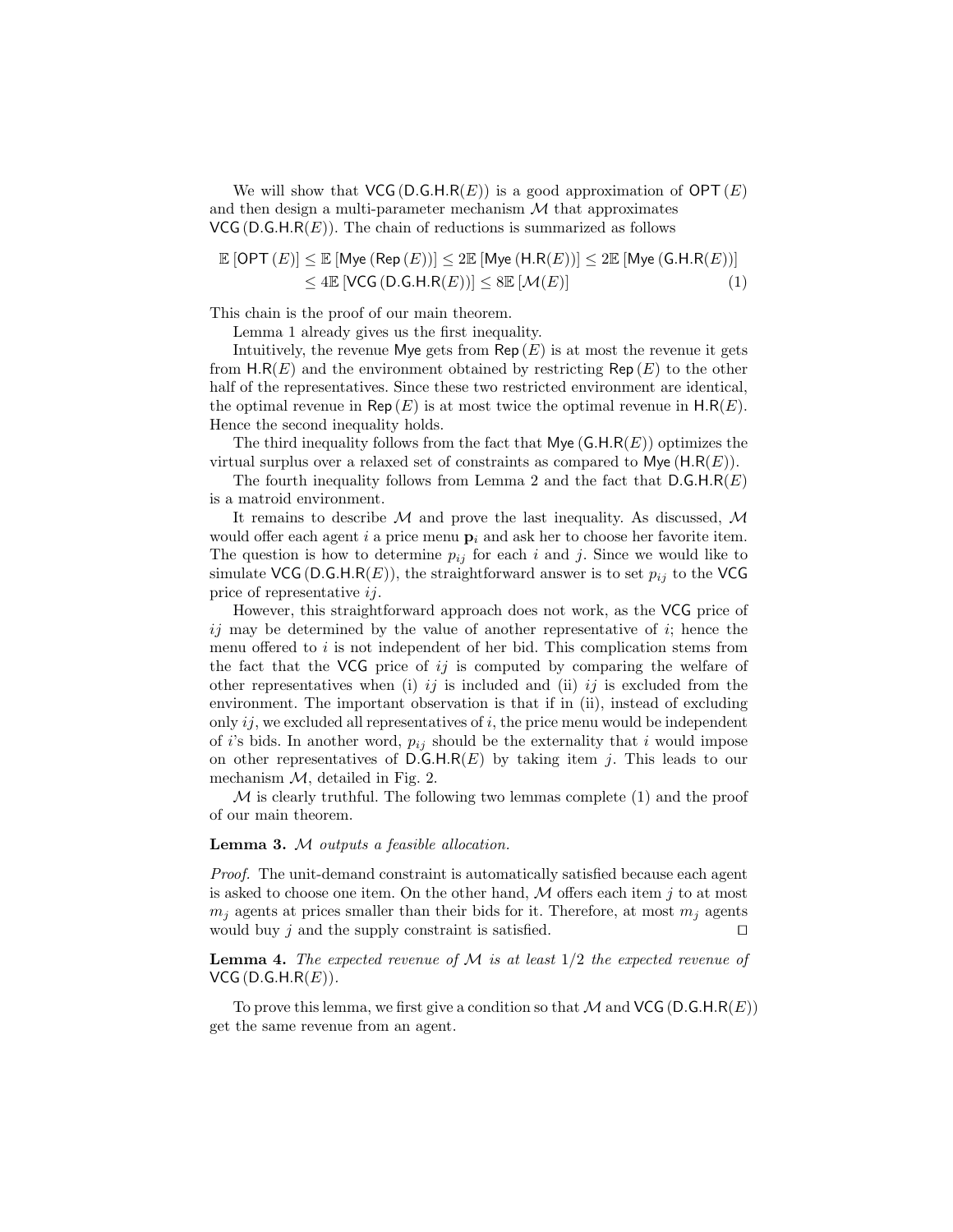# Mechanism  $M$  for UMMA

For each agent  $i$ , do the following

- 1. Compute a price menu  $\mathbf{p}_i$ , where  $p_{ij}$  is the externality i would impose on other representatives in D.G.H.R(E) by taking item j. In another word, let  $E_{-i}$  be **D.G.H.R**(E) with all representatives of i removed, then  $p_{ij}$  is the maximum of three quantities:
	- the value of  $ij$ 's duplicate,
	- the value of  $m_j$ -th winner of item j in  $E_{-i}$ , i.e. the smallest value among the winners if we are to sell  $m_i$  unit of item j and nothing else.
	- the value of the  $\frac{n}{2}$ -th winner in  $E_{-i}$ .
- 2. Offer  $p_i$  to agent i and ask her to choose her favorite item.
- $\,^a$  This description of the mechanism assumes the absence of ties. When ties are present, extra steps are required to make sure that  $M$  and  $VCG$  (D.G.H.R(E)) break ties in the same way. The detailed mechanism is deferred to the full paper.

Fig. 2. A prior-independent, truthful mechanism for UMMA.

**Lemma 5.** Consider welfare maximization in environment  $D.G.H.R(E)$  with and without representative  $i_j$ . If representative  $i_j$  is served in the former and none of i's representatives ij' are served in the latter then the payment of representative ij in  $VCG(D.G.H.R(E))$  equals that of agent i in M.

*Proof.* First, in  $M$ ,  $p_{ij'} > v_{ij'}$  for any  $j' \neq j$ . This is because surplus maximization without ij failed to assign an item to  $ij'$ , so the externality from serving  $ij'$ (thus, the payment i must make for item j) must be greater than  $v_{ii'}$ . Hence, i would not buy any item  $j' \neq j$ .

Second, the payment of i for item j in  $M$  is the externality when all of i's representatives are removed, whereas the payment in VCG for  $ij$  is the externality when just  $ij$  is removed. By the assumption of the lemma, even when we just remove  $i_j$ , surplus maximization chooses not to serve another representative of i, so these externalities are the same.  $\Box$ 

Based on this lemma, we can now prove Lemma 4.

*Proof (of Lemma 4).* Let us condition on the set of values drawn from each distribution and the pairing of values given by the duplicates, i.e., from each distribution  $F_i$  draw  $n/2$  pairs of values, but defer the decision of which representatives belong to which agents until later. Given this conditioning,  $VCG(D.G.H.R(E))$ is deterministic, i.e., both the winning representatives and their payments are  $\text{fixed}^6$ .

<sup>6</sup> For example, the winning set can be calculated as follows: (i) choose the highestvalued representative in each pair; (ii) among the representatives chosen in (i), choose the  $m_j$  highest-valued ones for each item j; and (iii) among the representatives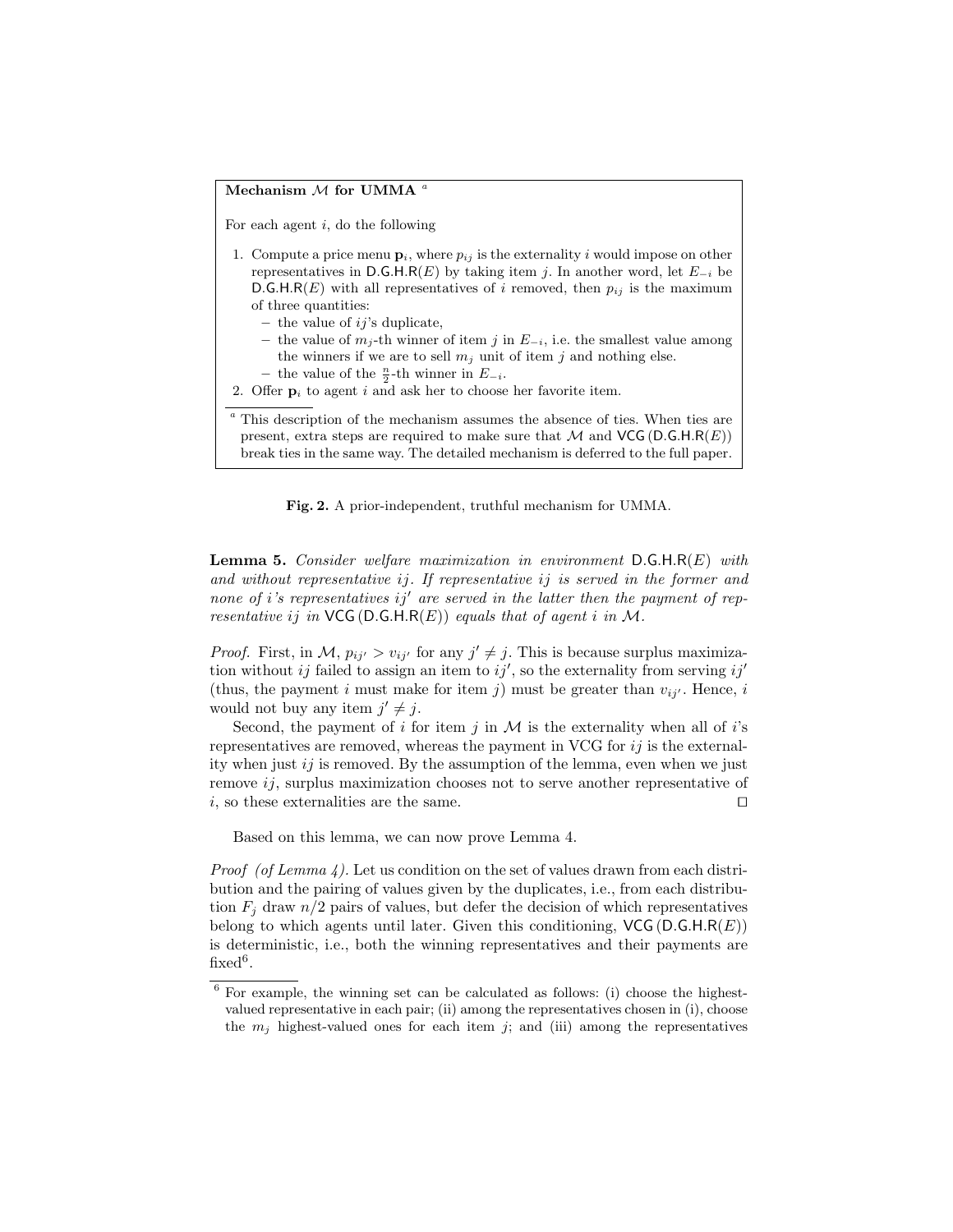We argue that  $\mathcal{M}$ 's revenue from each item j is at least  $1/2$  of  $VCG (D.G.H.R(E))$ 's revenue from it. To this end, fix the representatives that win copies of item j and let representative  $ij$  be one of them. Now consider (as in the statement of Lemma 5) finding the surplus maximizing allocation in D.G.H.R(E) with ij removed. Since D.G.H.R(E) is a matroid environment, ij will be replaced by some other representative  $i'j'$  and all of VCG's other winners will remain winners. This process allocates at most  $n/2$  units of items other than item j to representatives of at most  $n/2$  distinct agents. While we have conditioned on the representatives that win units of item  $j$ , the agents whose representatives win the other items have not yet been fixed. We now consider realizing the assignment of these other representatives to agents. The probability that agent i is assigned one of these (at most)  $n/2$  representatives is at most  $1/2$ . Hence, the assumption of Lemma 5 holds for representative  $i\dot{j}$  with probability at least  $1/2$ . Therefore, ij's expected contribution to M's revenue is at least half its contribution to VCG's revenue.

The lemma follows.  $\Box$ 

# References

- 1. S. Alaei. Bayesian combinatorial auctions: Expanding single buyer mechanisms to many buyers. In Proc. 52nd IEEE Symp. on Foundations of Computer Science, 2011.
- 2. S. Bhattacharya, G. Goel, S. Gollapudi, and K. Munagala. Budget constrained auctions with heterogeneous items. In Proc. 41st ACM Symp. on Theory of Computing, 2010.
- 3. J. Bulow and P. Klemperer. Auctions versus negotiations. American Economic Review, 86:180–194, 1996.
- 4. Yang Cai, Constantinos Daskalakis, and S. Matthew Weinberg. On optimal multidimensional mechanism design. SIGecom Exchanges, 10(2):29-33, 2011.
- 5. S. Chawla, J. Hartline, D. Malec, and B. Sivan. Sequential posted pricing and multiparameter mechanism design. In Proc. 41st ACM Symp. on Theory of Computing, 2010.
- 6. S. Chawla, D. Malec, and B. Sivan. The power of randomness in bayesian optimal mechanism design. In ACM Conference on Electronic Commerce, pages 149–158, 2010.
- 7. E. H. Clarke. Multipart pricing of public goods. Public Choice, 11:17–33, 1971.
- 8. P. Dhangwatnotai, T. Roughgarden, and Qiqi Yan. Revenue maximization with a single sample. In Proc. 12th ACM Conf. on Electronic Commerce, 2010.
- 9. T. Groves. Incentives in teams. Econometrica, 41:617–631, 1973.
- 10. J. Hartline and T. Roughgarden. Simple versus optimal mechanisms. In Proc. 11th ACM Conf. on Electronic Commerce, 2009.
- 11. R. Myerson. Optimal auction design. Mathematics of Operations Research, 6:58– 73, 1981.

chosen in (ii), chose the  $n/2$  highest-valued ones. The payments can be calculated by keeping track of the minimum value a representative needs to have so that she is not discarded in each step.